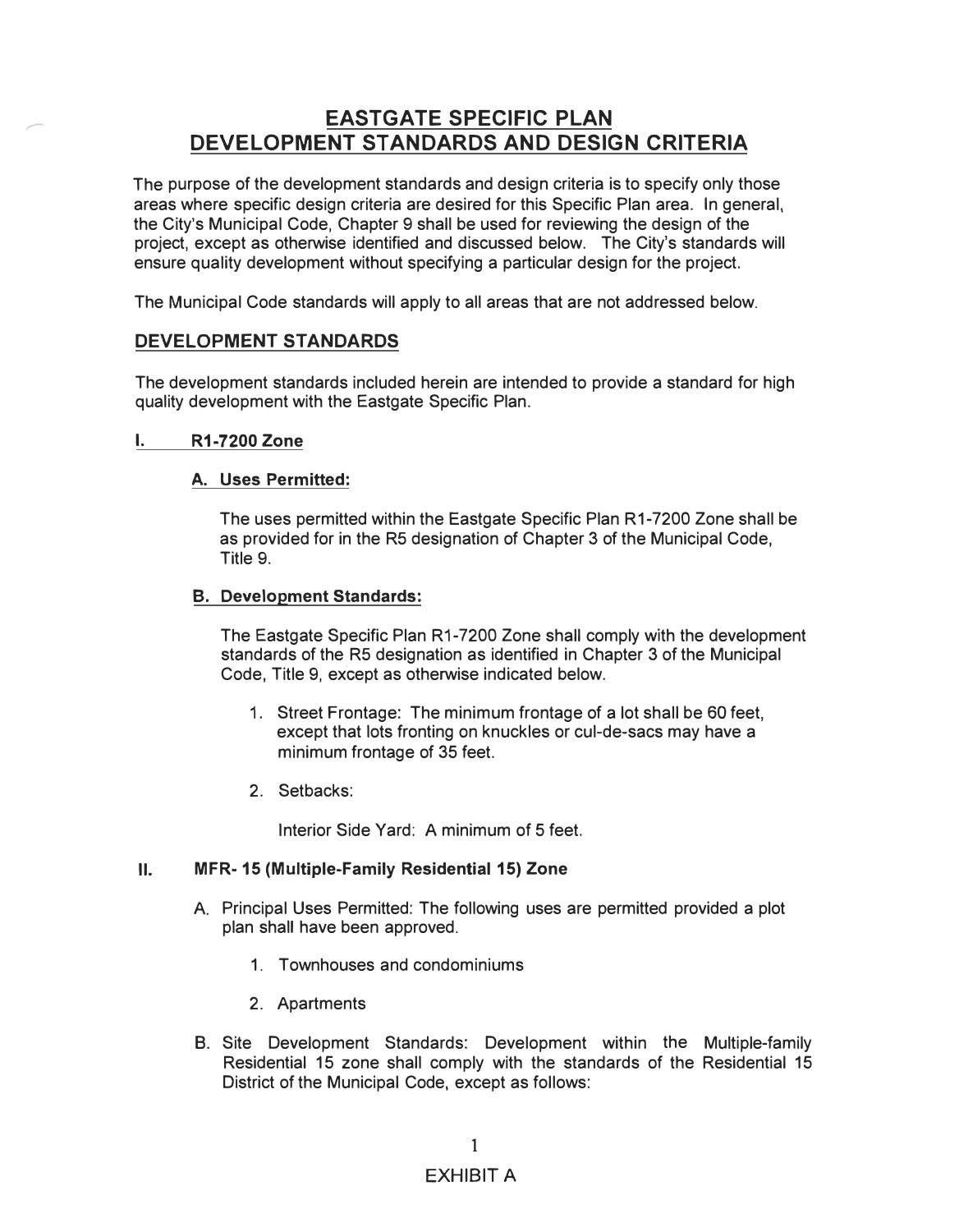1. Density

Residential density shall not exceed 15 dwellings per gross acre.

- 2. Parking
	- a. Parking shall be provided in accordance with the following standards:

| Unit type         | <b>Parking Spaces</b> | <b>Covered Spaces</b> |
|-------------------|-----------------------|-----------------------|
| 1 bedroom/studio  | 1.5                   | 1.0                   |
| 2 bedroom         | 2.0                   | 1.0                   |
| 3 or more bedroom | 2.5                   | 2 በ                   |

- b. Recreational vehicle parking is not required.
- c. Each parking space within enclosed garages shall have minimum unobstructed dimensions of 9 feet x 20 feet.
- d. Bicycle parking facilities shall not be required for condominium units with attached garages.
- 3. Accessory Structures within Private Yards

Accessory structures permitted within private yards of condominium projects include:

- a. Open-sided patio covers and decks.
- b. Pools, spas, fountains and associated equipment.
- c. Gazebos not more than 15 feet in height.
- d. Accessory structures shall be setback a minimum of 5 feet from the perimeter of any private yard.
- 4. Building Setbacks
	- a. The minimum building setback from adjacent single-family residential property shall be 25 feet for buildings with three ol<sup>t</sup>fewer units.
	- b. The minimum building setback from the flood control channel shall be 10 feet.
	- c. The minimum building setback from the property line on Cactus Avenue, Moreno Beach Drive and John F. Kennedy Drive shall be 25 feet.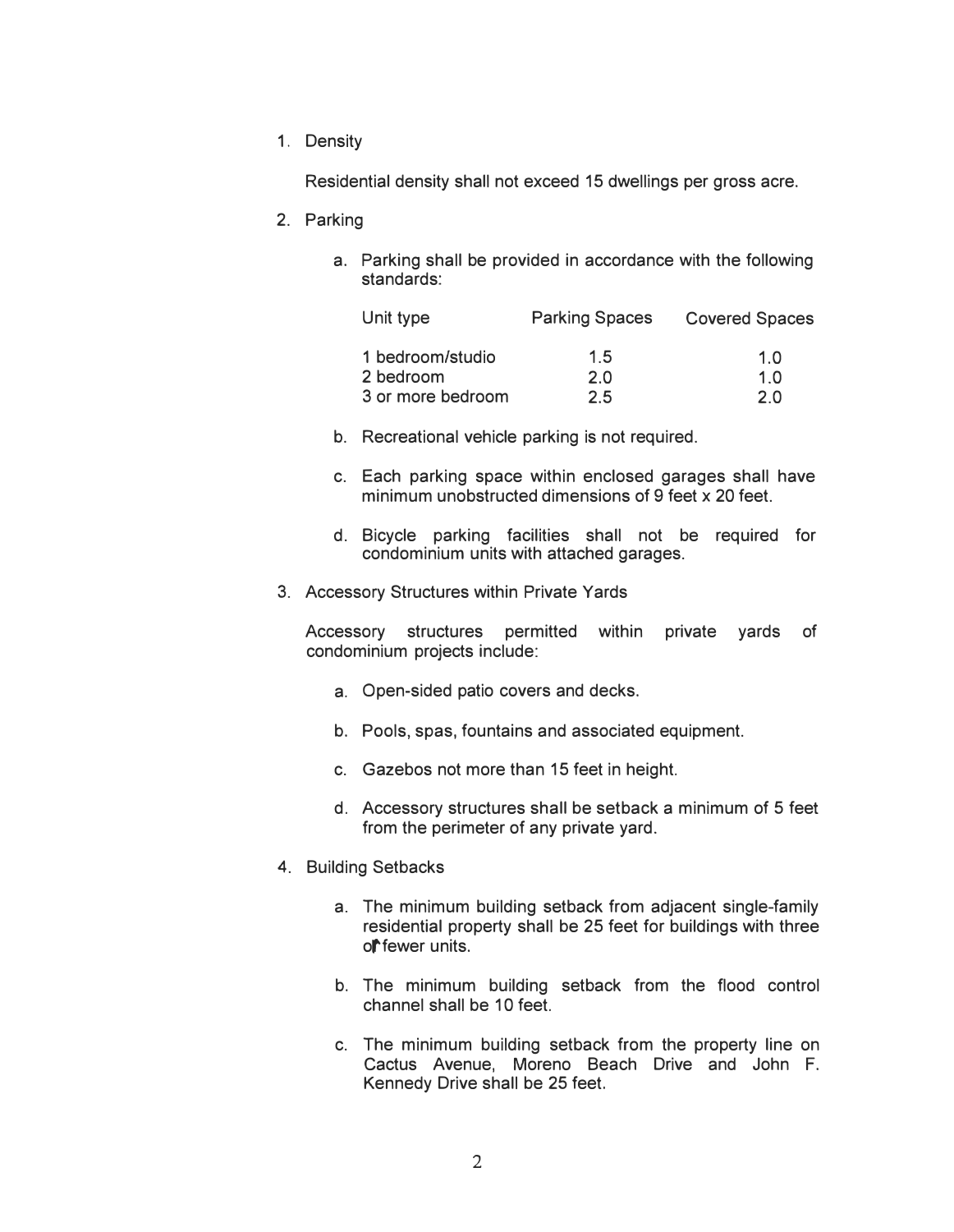- 5. Building Separation
	- a. The minimum building separation shall be reduced to 15 feet, subject to the following limitations:
	- b. The buildings subject to the reduced separation shall not exceed two stories in height; and
	- c. None of the buildings subject to the reduced separation shall contain more than 8 dwelling units; and
	- d. The walls and roofs of the buildings subject to the reduced separation shall include architectural enhancements and shall be articulated (with recesses and projections) to break up the mass of each building.
	- e. Non-habitable architectural projections such as fireplaces may encroach a maximum of 2 feet into the area subject to the reduced building separation.
- 6. Landscape Easements

Landscape easements (outside of the right-of-way) shall be provided on Moreno Beach Drive and John F. Kennedy Drive. The landscape easement shall be 10-feet wide on Moreno Beach Drive and 6-feet wide on John F. Kennedy Drive.

7. Multi-use Trail

Thirteen feet of right-of-way shall be dedicated to the City for a multi-use trail along Cactus Avenue.

# **DESIGN CRITERIA**

# **I. WALLS AND FENCES**

# **A. R1-7200 Zone**

- 1. Perimeter walls/fences
	- a. The perimeter wall/fence shall be aesthetically pleasing and compatible with adjacent approved project. The perimeter wall shall be at least six (6) feet high, and constructed of decorative masonry block at least six (6) inches wide. The wall shall be constructed with brick cap and pilasters. The pilasters shall be provided at intervals of roughly 50 feet (at property lines if appropriate), at changes in vertical or horizontal direction, or at other appropriate locations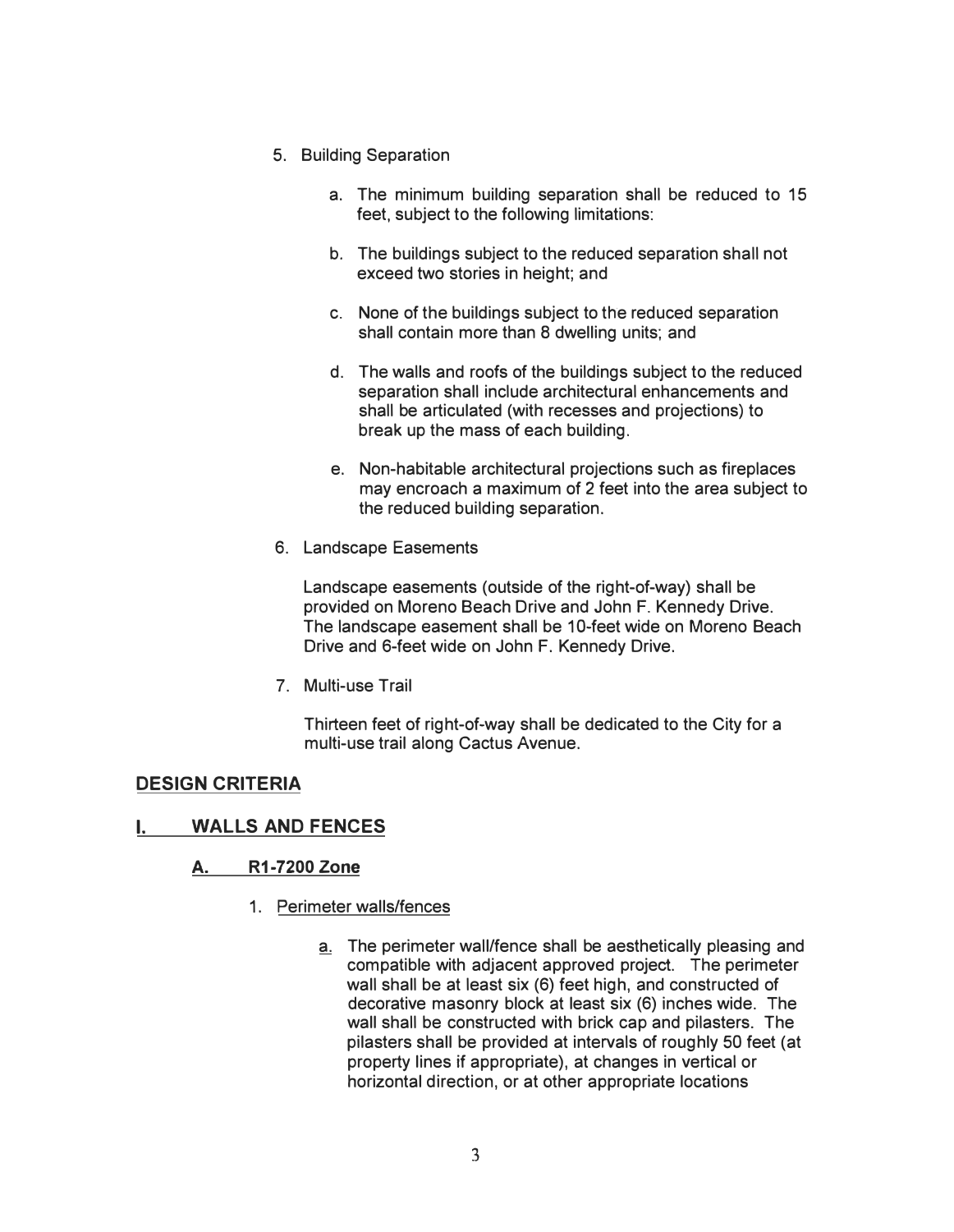determined by the Community and Economic Development Department.

� A combination wall/fence shall be provided at the south side of the flood control channel along the property line. The combination wall would consist of approximately 2-3 feet of block wall, and 2-3 feet of wrought iron. Pilasters shall also be provided at intervals of 50 feet (at property lines if appropriate. Colors applied to this wall shall be in keeping with the identified overall project theme.

## 2. Fencing for Street Side and Interior Lot Lines

All fencing along street sides of single-family lots shall be treated with a decorative block wall, or combination wall/fence. The use of wood fencing shall be only for fencing between single-family residential units.

### **B. MFR-15 (Multiple-Family Residential 15) Zone**

- 1. Perimeter walls/fences
	- a. Any perimeter wall/fence in the MRF-15 Zone shall be decorative.
	- b. The perimeter wall/fence along Moreno Beach Drive and John F. Kennedy Drive shall be placed along the private property side of the required landscape easements. Any perimeter wall/fence along Cactus Avenue shall be placed on the ultimate property line.
	- c. In the case of a condominium complex with private yards, any perimeter wall/fence along Cactus Avenue, John F. Kennedy Drive and Moreno Beach Drive shall be decorative block where private yards extend to the perimeter wall/fence. In the intervening areas the wall/fence shall be decorative block on the bottom half with pilasters and metal rail above.
	- d. The perimeter wall/fence along the flood control channel shall be decorative block on the bottom half with pilasters and metal rail above.
- 2. Interior Walls and Fences

All interior fences and walls shall be made of durable materials such vinyl or masonry. Wood fencing shall be prohibited.

### **11. ENTRY STATEMENTS**

There are two types of entries to the residential areas of Eastgate proposed: Major and Minor. These are described below: